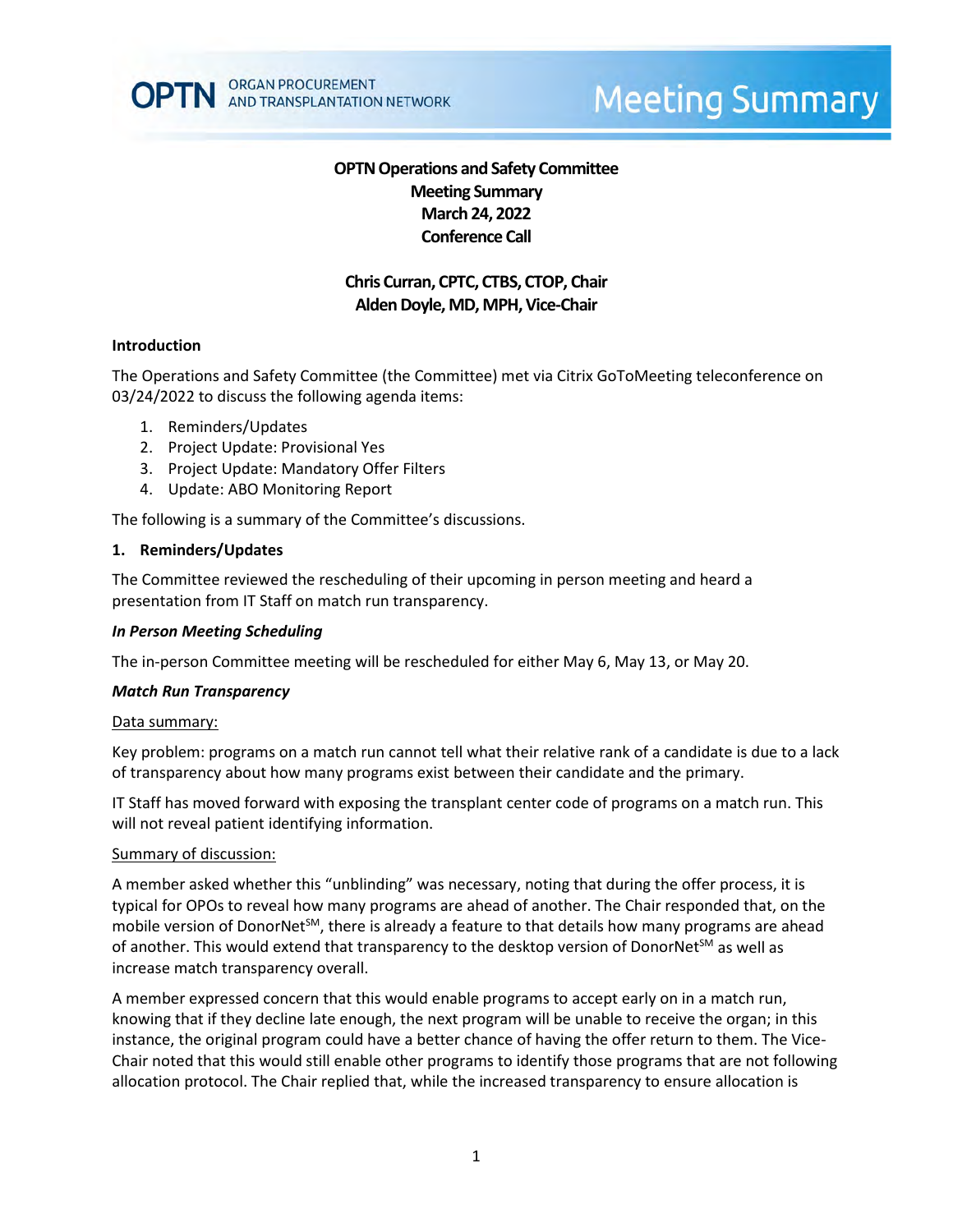overseen by other programs is nice, the primary objective is to provide more information for backup programs.

It was also speculated that compliance will be less of an issue once the system becomes more transparent, as part of the reason for noncompliance is a lack of transparency and inefficiency. The Committee agreed with this perspective.

Staff added that this change is a relatively low-effort part of a larger series of changes intended to increase match run transparency and efficiency. The reason this is being previewed ahead of all else is because it is feasible to implement it as early as the summer if there is support for it. They also posed the question how should the quantitative impact of the change be monitored.

A member proposed that fewer late turndowns could be a sign that the changes are having an impact. Another member added that the overall allocation duration could also be measured to see if it decreases post-implementation. They stated this could come both from the knowledge that they were being watched, as well as the ability to better prepare for an offer with the knowledge of how far away it is.

# Next steps:

The Committee will reply with their availability for in-person meetings. Staff will present at the Transplant Management Forum on April 11. Feedback will be brought back to the Match Run Rules Workgroup.

## **2. Project Update: Provisional Yes**

The Committee reviewed progress to date from their Workgroup redefining provisional yes.

## Data summary:

The Match Run Rules Workgroup is charged with improving processes to increase the efficiency of the organ offer, review, and acceptance system and reduce overall organ allocation time. The Workgroup has determined this can be broken into four specific tasks:

- Redefine provisional yes and associated member responsibilities
- Review and consider number of organ offers sent
- Modify organ offer time limits with system enforcement
- Modify organ offer notifications

## Summary of discussion:

A member noted that accountability is at the forefront of organ allocation, and, in the process of allocation, patients are not just trusting their life to their transplant program, but to all programs evaluating the offer efficiently. A member also supported having a split between program specific responsibilities and candidate responsibilities.

The Vice-Chair wondered whether the terminology needs to be changed for provisional yes, as it may be a loaded term. There was support from the Committee for "Tier I/II/III offer".

Staff provided the update that, when meeting in person, the Committee will divide into groups to address specific areas of reworking the offer system.

## Next steps:

The Workgroup will consider the Committee feedback.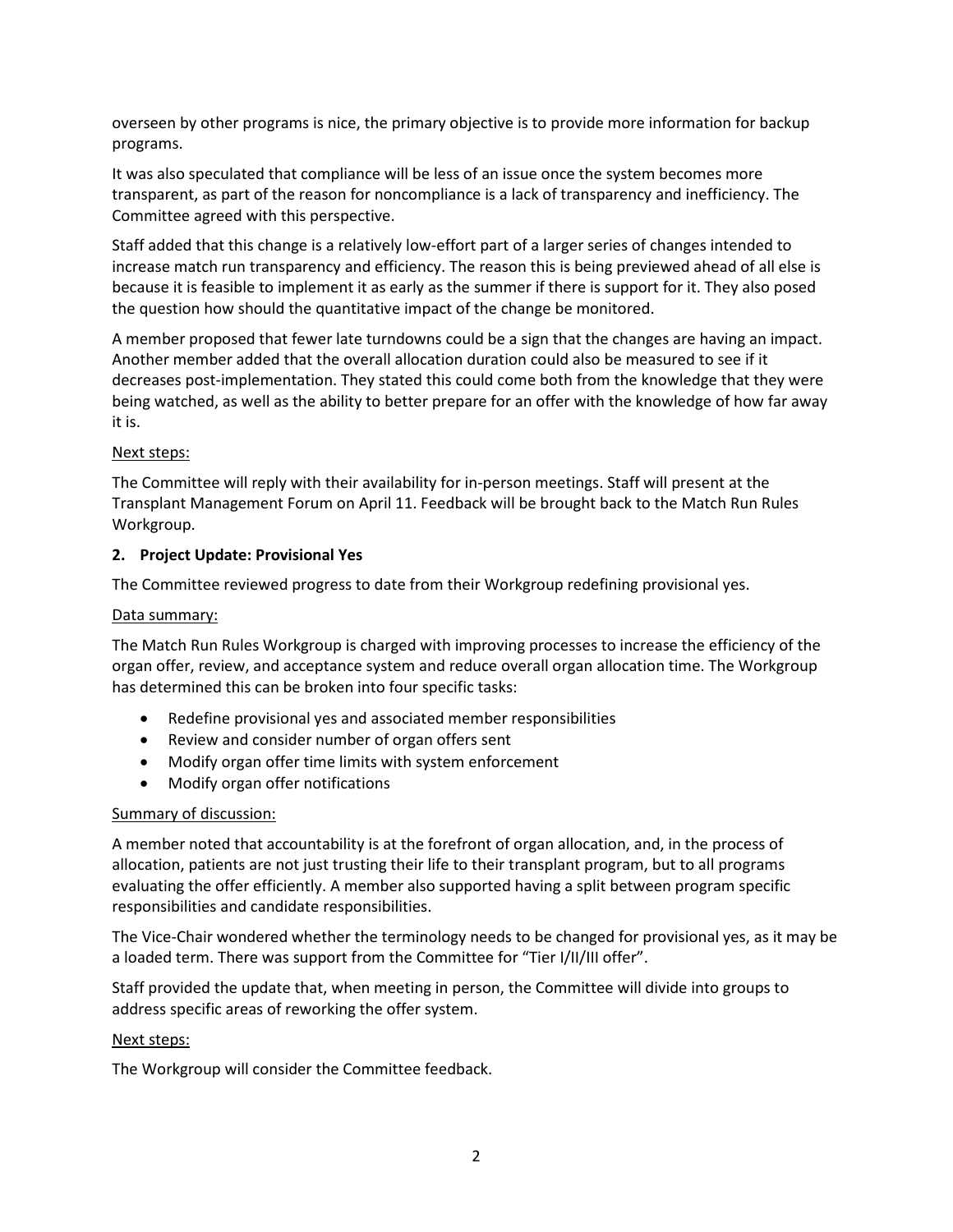## **3. Project Update: Mandatory Offer Filters**

The Committee reviewed the progress to date on their Workgroup's efforts for the Mandatory Usage of Offer Filters.

## Data summary:

## *Offer Filters Data*

- 126 transplant programs granted access to Offer Filters Manager
- 168 programs accessed Offer Filters Explorer
- 62 programs enabled at least one filter
- 75% of transplant programs have 5 or fewer filters
- 590,608 offers have been bypassed (13.2% of all offers)

## Summary of discussion:

The Vice-Chair suggested that a potential intermediary point between voluntary offer filters and mandatory ones could be to require an attestation from programs that they have reviewed and considered the usage of offer filters. This approach would not require programs to use the offer filters but would indicate that they have reviewed the data and considered their usage.

It was also asked whether the data could be stratified by both program size, as well as adult and pediatric center usage. Both the Vice-Chair and a member were curious if offer filters affected small and large programs differently.

Another proposed option for the group would be to distribute an educational document instead of creating a policy proposal to ensure programs have adequate information to use offer filters correctly.

A member suggested that it could be helpful to send a report to programs without offer filters enabled that shows how many offers could have been filtered with the recommended set of filters. A second member added that having programs that are effectively using offer filters talk to programs that are not using them could also be helpful.

## Next steps:

The Mandatory Usage of Offer Filters Workgroup will consider Committee feedback. In addition, they will continue to review current offer filters data.

## **4. Update: ABO Monitoring Report**

This agenda item was not discussed.

## **Upcoming Meetings**

- April 28, 2022
- May 26, 2022
- June 23, 2022